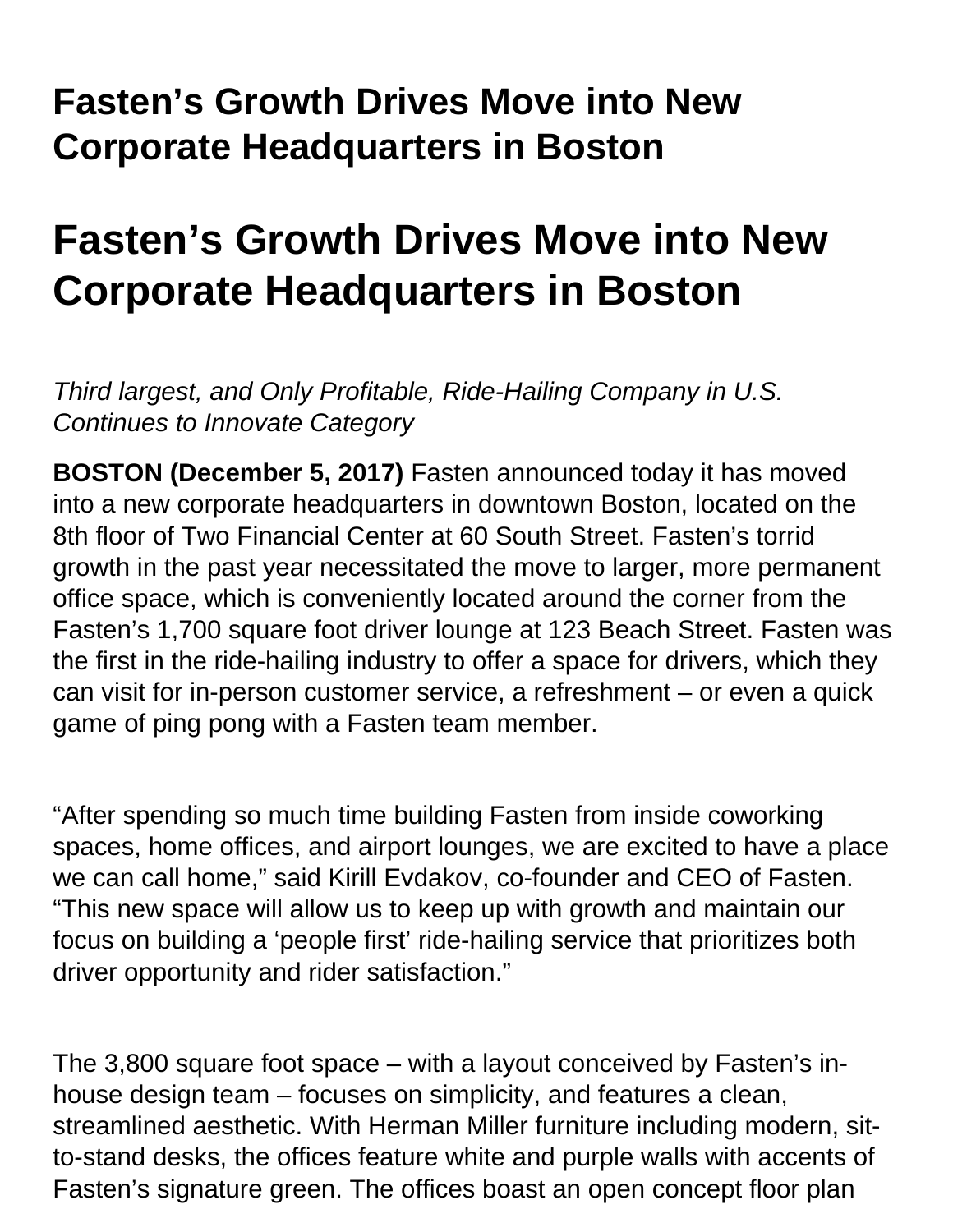with a large conference room, and several smaller meeting rooms for Fasten's 30 Boston-based employees.

The move comes as Fasten continues to expand its presence in key markets by introducing a range of new benefits for its drivers and passengers. The company announced a new driver lounge in Austin, Texas, as well as expanded support staff in both Austin and Boston. This summer Fasten also launched Fasten Karma, the nation's first rewards program among ride-hailing apps which offers all riders automatic discounts after every 10th trip they make.

For more information or to get the Fasten app, visit https://fasten.com/.

## **About Fasten**

Based in Boston, Mass. Fasten is the ride-hailing app that puts people first. Fasten connects riders and drivers with the tap of a button -- riders get the lowest rates, and drivers are charged just \$0.99 per ride instead of 25% or more. Fasten believes that drivers deserve fair pay, and frequent riders should be rewarded for making a choice that benefits the local economy and improves drivers' lives. Fasten is the only ride-hailing company that rewards loyal riders with savings through its Fasten Karma program, ensuring something good comes back to them for helping drivers to earn more. To stay up-to-date with the latest Fasten news, follow Fasten on Twitter at https://twitter.com/fasten or on Instagram at http://www.instagram.com/ridefasten.

## **Media Contact**

John Williams